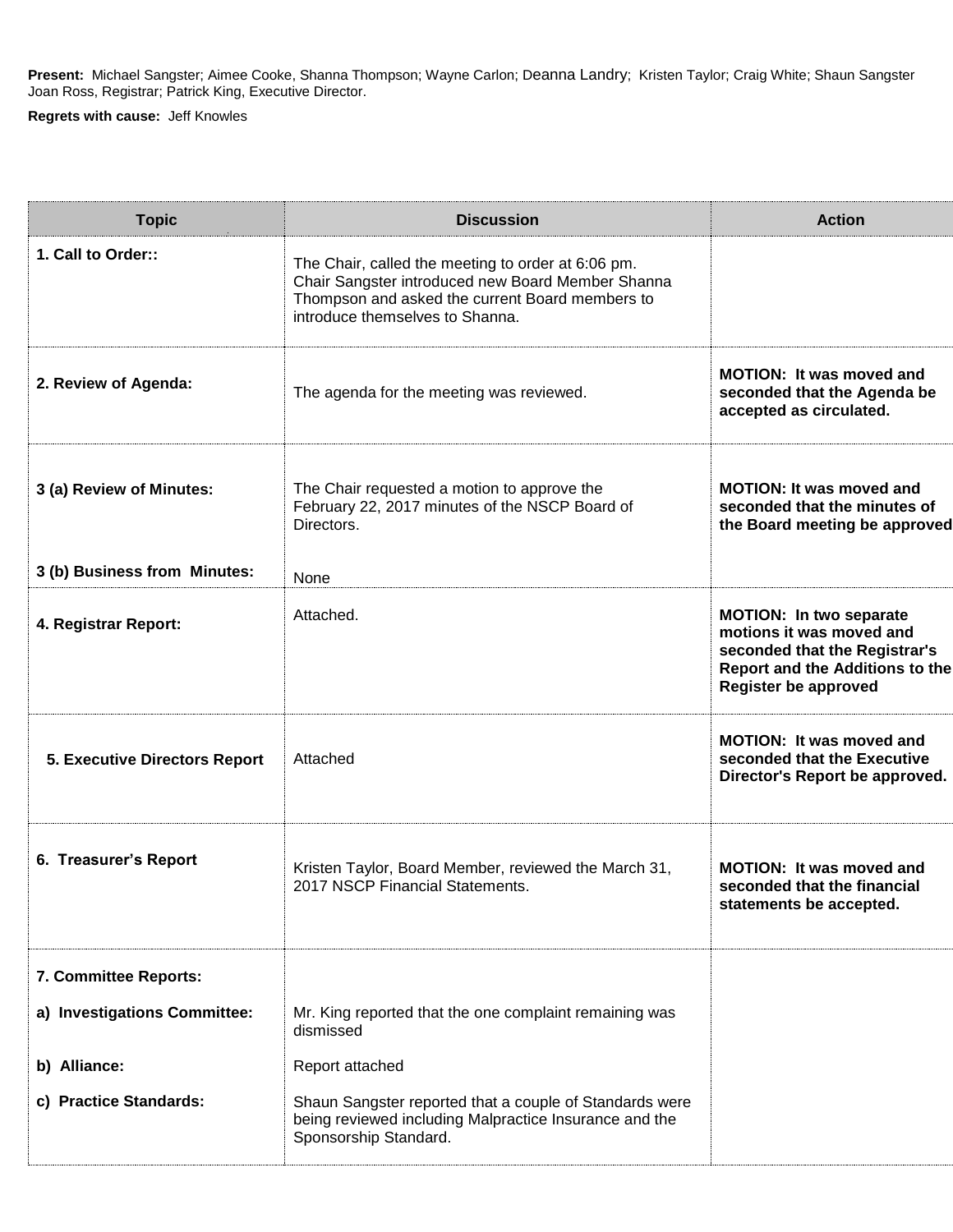| <b>Topic</b>                                   | <b>Discussion</b>                                                                                                                                                                                                                                                                                                                                                               | <b>Action</b>                                                                                                                                                                            |
|------------------------------------------------|---------------------------------------------------------------------------------------------------------------------------------------------------------------------------------------------------------------------------------------------------------------------------------------------------------------------------------------------------------------------------------|------------------------------------------------------------------------------------------------------------------------------------------------------------------------------------------|
| d) Peer Assessment:                            | See Executive Directors Report for stats.                                                                                                                                                                                                                                                                                                                                       |                                                                                                                                                                                          |
| f) Nominating Committee:                       | Mr Sangster provided a Nominating Committee report:<br>Aimee Cooke: Chair<br>Jeff Knowles: Vice President<br>Michael Sangster: Past Chair<br>Kristin Taylor: Treasurer<br>Craig White: Secretary                                                                                                                                                                                | <b>MOTION: Michael Sangster then</b><br>called (s) for further<br>nominations, there being none<br>the officer were declared elected<br>by acclamation.                                  |
| g) Committee Reports                           | It was moved and seconded that the Committee Reports<br>be accepted.                                                                                                                                                                                                                                                                                                            |                                                                                                                                                                                          |
| 8. New Business:                               | 1) AGM Review. The Board discussed ideas re the AGM<br>including: a) More timely communications and see if we<br>can accommodate tablet and phone layouts. b) Consider a<br>balance between regulatory and practice topic for CE. c)<br>Consider webinar/gotomeeting as a tool for the CE. d)<br>Inquire of members re CE topics. e) Introduce PT of the<br>years in attendance |                                                                                                                                                                                          |
|                                                | 2) New Membership Classification: Practicing NC<br>Considerable discussion by those present but a unanimous<br>agreement it should be done.<br>See attachments.                                                                                                                                                                                                                 | <b>MOTION: It was moved and</b><br>seconded that a new Member<br><b>Classification: Practicing Non-</b><br><b>Clinical / Practicing NC be</b><br>introduced effective April 24,<br>2017. |
| 9. Discussion:                                 | 3) Initial Registration Appeal Process - The Board<br>confirmed minor changes to the ad-hoc creation of, and<br>responsibilities of the Credential Committee regarding an<br>Appeals Process were reviewed and signed off.                                                                                                                                                      | <b>MOTION: It was moved and</b><br>seconded that the revised Initial<br><b>Registration and Appeals</b><br>processes be approved as<br>attached to these minutes.                        |
| 10. Correspondence:                            | None                                                                                                                                                                                                                                                                                                                                                                            |                                                                                                                                                                                          |
| 11. Conflict of Interest<br><b>Declaration</b> |                                                                                                                                                                                                                                                                                                                                                                                 | <b>None</b>                                                                                                                                                                              |
| 12. Adjournment:                               |                                                                                                                                                                                                                                                                                                                                                                                 | <b>Meeting Adjourned</b>                                                                                                                                                                 |
| <b>Next Meeting:</b>                           | Next meeting Wednesday, March 29, 2017 - IWK                                                                                                                                                                                                                                                                                                                                    |                                                                                                                                                                                          |
|                                                |                                                                                                                                                                                                                                                                                                                                                                                 |                                                                                                                                                                                          |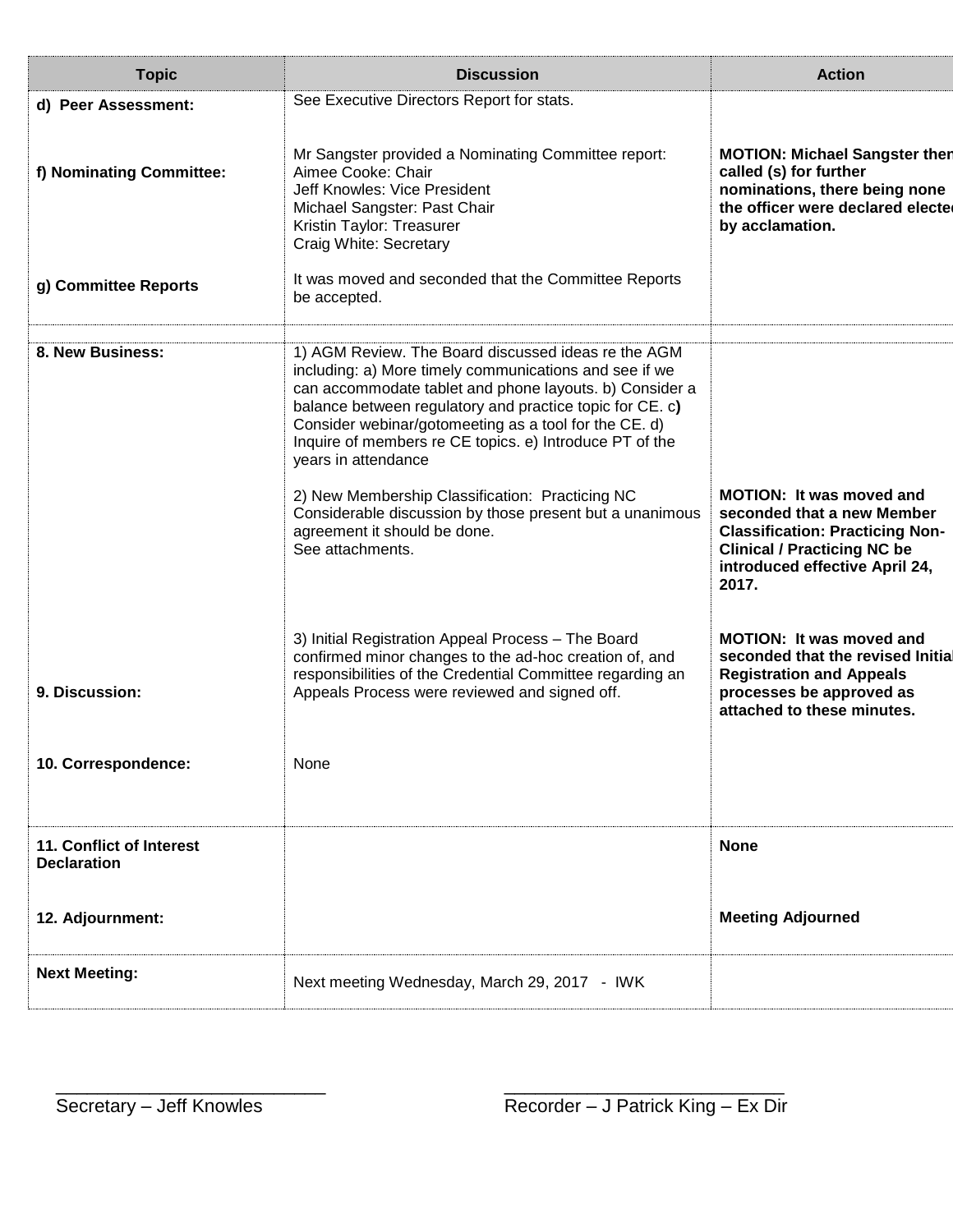# **Item 8.2.1 Practicing vs Practicing (Non-Clinical) Licenses**

 $\triangleright$  In our regulations ... we define Scope of Practice as...

2. "scope of practice" means,

(i) the specialty in which the member is registered in the Specialists Register,

(ii) the type of practice as specified in any other Register in the Act,

(iii) the type of practice determined by any terms or conditions attached to a licence,

(iv) those aspects of the practice of physiotherapy for which a physiotherapist possesses appropriate education and experience, as determined by the Board, or

(v) any other non-clinical physiotherapy practice

Sec 19 of Act indicates that for entry into the Register one must meet the requirements stated in the regulations

Sec 25 of the Regs. defines **practicing** as actively engaging in practice, and **non practicing** as not engaging in practice, but meets requirements.

## > HOWEVER...

**General registration Regulations** 

28 An applicant who is accepted by the Board as a member of the College engaging in the general clinical practice of physiotherapy and who is not otherwise registered in the Provisional Register or the Defined Register may be registered in the Register pursuant to Section 19 of the Act.

29 (1) In order to be registered in the Register pursuant to Section 28, the applicant shall meet the minimum clinical practice hour requirements as determined by the Board.

**(2)** Where the applicant wishes to be registered in the Register pursuant to Section 28 and does not satisfy the minimum clinical practice hour requirements, the applicant shall be required to meet the requirements of Section 30 governing the re-entrance process.

## WHAT DOES THIS MEAN?

It means that in order to continue to be registered in the General Register, you must meet the 1200 *clinical* hours requirement for registration and license renewal. You must also meet the 200 CE hours requirement and partake in the Quality Practice activities. (Or do re-entry to practice to meet those clinical hours for registration) We should in actuality be using the Defined Register for those individuals who do not meet the clinical practice requirements, but members like one register… Alternately, you will have the choice of switching to a practicing non-clinical category, and staying in the General Register as Practicing non clinical. You may also choose to go Non- Practicing, but this is a time limited option valid only until as long as you meet the registration criteria.

## PRACTICING

Maintain 1200 clinical hours Maintain 200 CE hours Partake in Portfolio Reviews Complete Patient Care Self Assessments Complete Jurisprudence Exams Partake in Onsite Practice Reviews Use of PT title Appear in General Register as "Practicing C" Right to own clinic(s) Provides Direct Patient Care

## PRACTICING -Non clinical

Do not need to maintain 1200 clinical hours Do not need to maintain 200 CE Hours Do not need to complete Portfolio process Have no patients to report on Complete Jurisprudence exam No Onsite Practice Review Use of PT title Appear in General register as "Practicing NC" Right to own clinic(s) Does not provide direct patient care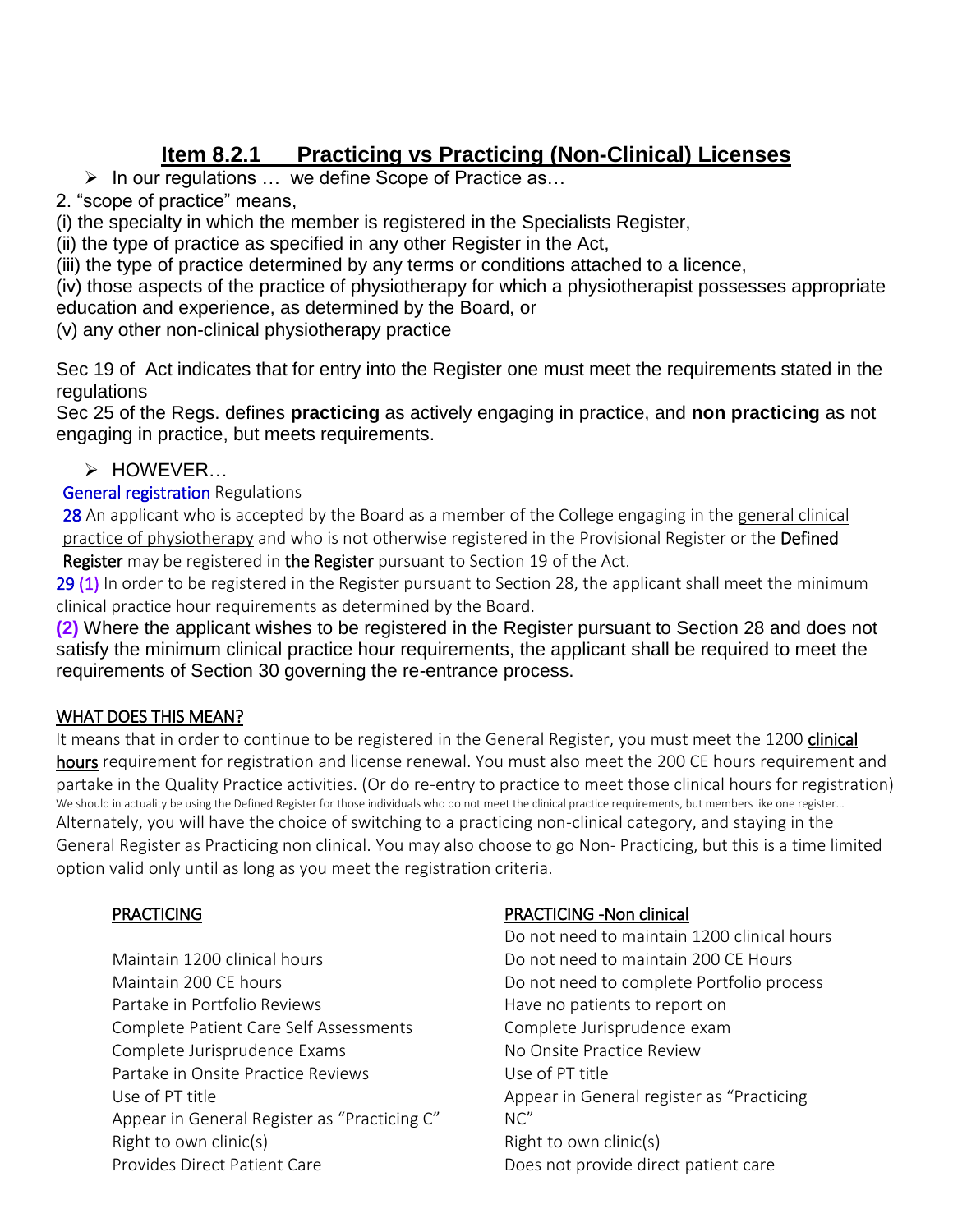## **NOVA SCOTIA COLLEGE OF PHYSIOTHERAPISTS**

Board of Directors Meeting, April 26, 2017 IWK Health Centre Halifax, NS **MINUTES** 

## **8.2.2 Important Notice re PT Classifications:**

As you are aware the NSCP uses two Categories to describe your membership type: Practicing or Non-Practicing. In the Non Practicing Category we have a number of sub-categories that help explain why the PT is not practicing e.g. NP(LOA) Non practicing Leave of Absence, Non Practicing in NS: for those licensed by NSCP but practicing in another country or province and Non Practicing (Seeking Employment). Physiotherapists in the Non-Practicing categories cannot practice in NS without having their Category switched to Practicing.

In the Practicing Category we have Practicing or Practicing Sponsored.

But here is the problem, each year during the portfolio Review Process we run into a larger and larger number of PT's who cannot complete all aspects of the Portfolio Review because they are non-clinical practitioners. They cannot do the Patient Care Self-assessment form as they have no patients, they do not acquire 1200 Practice hours as clinical practitioners as they have no patients and so on. BUT they do not want to be classified as Non-Practicing, they want and need in some cases to use Title and in some cases they are owners and need to have a Practicing License to own a physiotherapy clinic.

## **The NSCP is pleased to announce that effective April 26, 2017 the Board of Directors has added another subcategory to the Practicing category: Practicing Non-Clinical or Practicing NC.**

### WHAT DOES THIS MEAN?

It means that in order to continue to be registered in the General Register, as Practicing; you must continue to meet the 1200 clinical hours in the previous 5 years requirement for registration and license renewal. You must also meet the 200 CE hours in the previous 5 years requirement and partake in the Quality Practice Activities (Portfolio Review, and On-site Practice Reviews)

Alternately, you will have the choice of switching to the Practicing NC category, and staying in the General Register as Practicing Non-Clinical.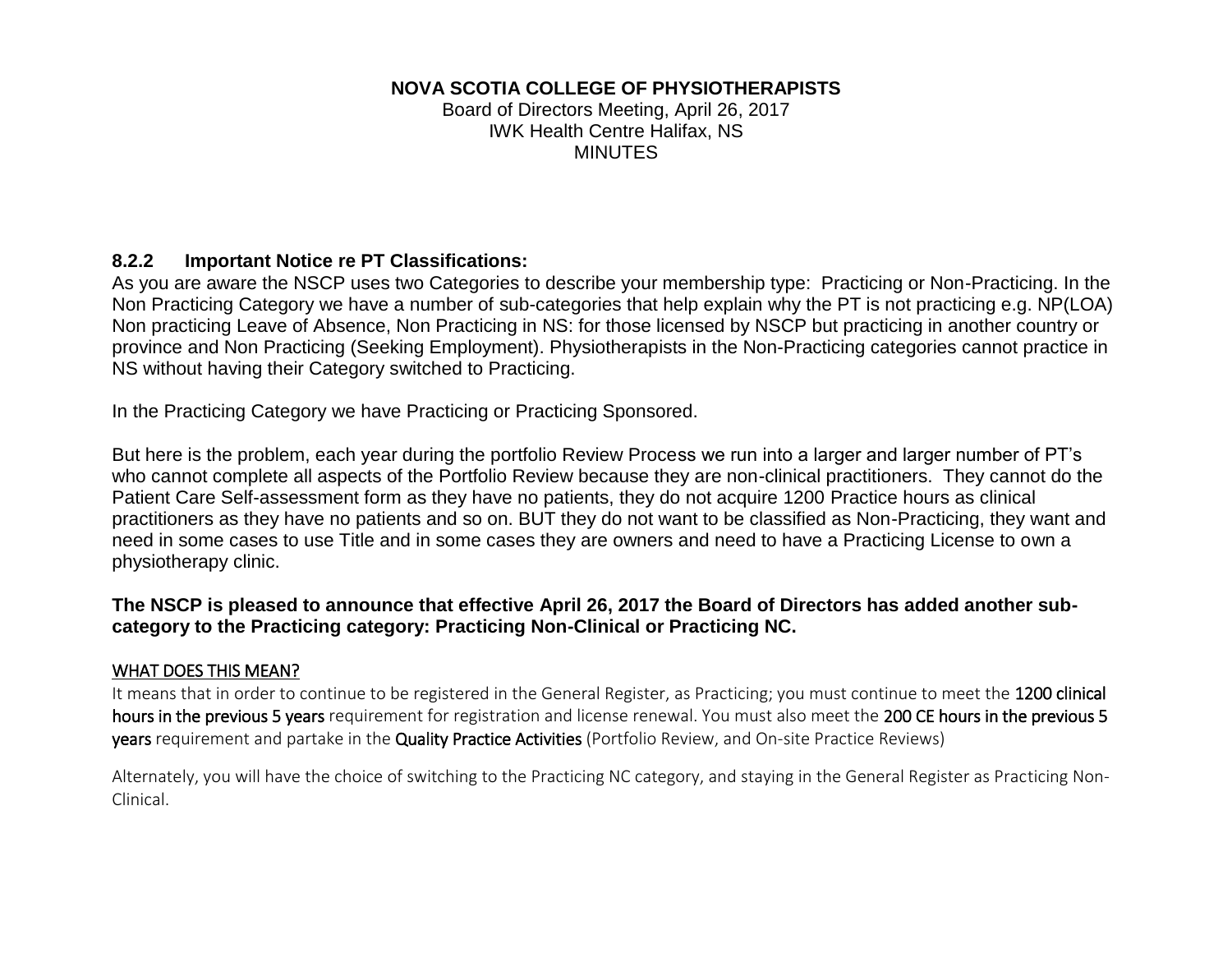**NOVA SCOTIA COLLEGE OF PHYSIOTHERAPISTS** Board of Directors Meeting, April 26, 2017

IWK Health Centre Halifax, NS **MINUTES** 

#### PRACTICING NC

Do not need to meet 1200 clinical hours rule Do not need to meet 200 CE Hours rule Do not need to complete Portfolio process Must Complete Jurisprudence exam No Onsite Practice Review Use of PT title Will Appear in General register as "Practicing NC" Have Right to own clinic(s) Cannot Sponsor or Mentor Cannot provide direct clinical care\*

#### PRACTICING

Maintain 1200 clinical hours Maintain 200 CE hours Partake in Portfolio Reviews Complete Patient Care Self Assessments Complete Jurisprudence Exams Partake in Onsite Practice Reviews Use of PT title Appear in General Register as "Practicing" Right to own clinic(s) Can provide direct clinical care\*